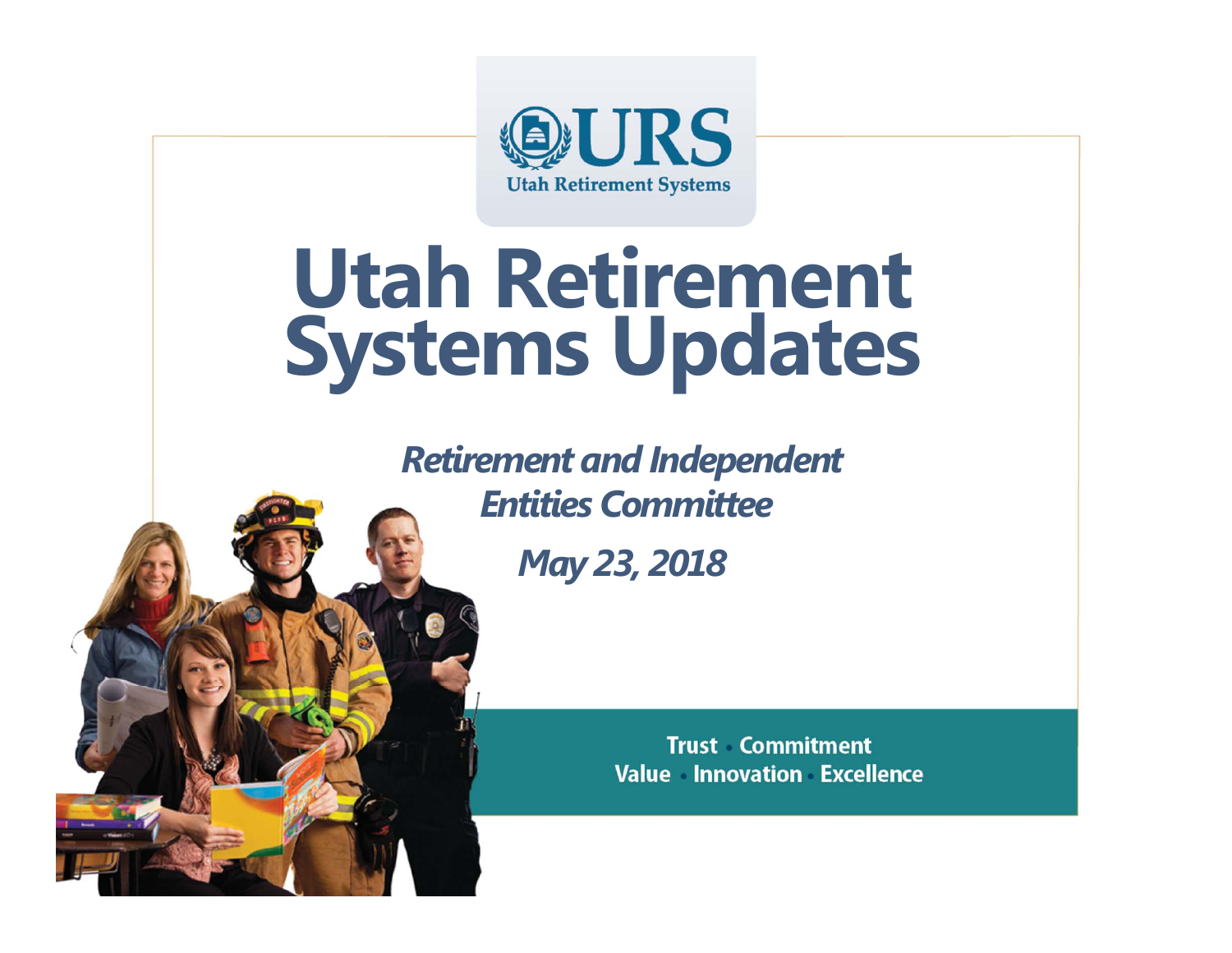# **URS 2017 Comprehensive Annual Financial Report (CAFR)**



- For the Year Ended December 31, 2017
- Contains detailed audited financial and statistical information
- Is available online: http://newsroom.urs.org/2017 comprehensive-annualfinancial-report

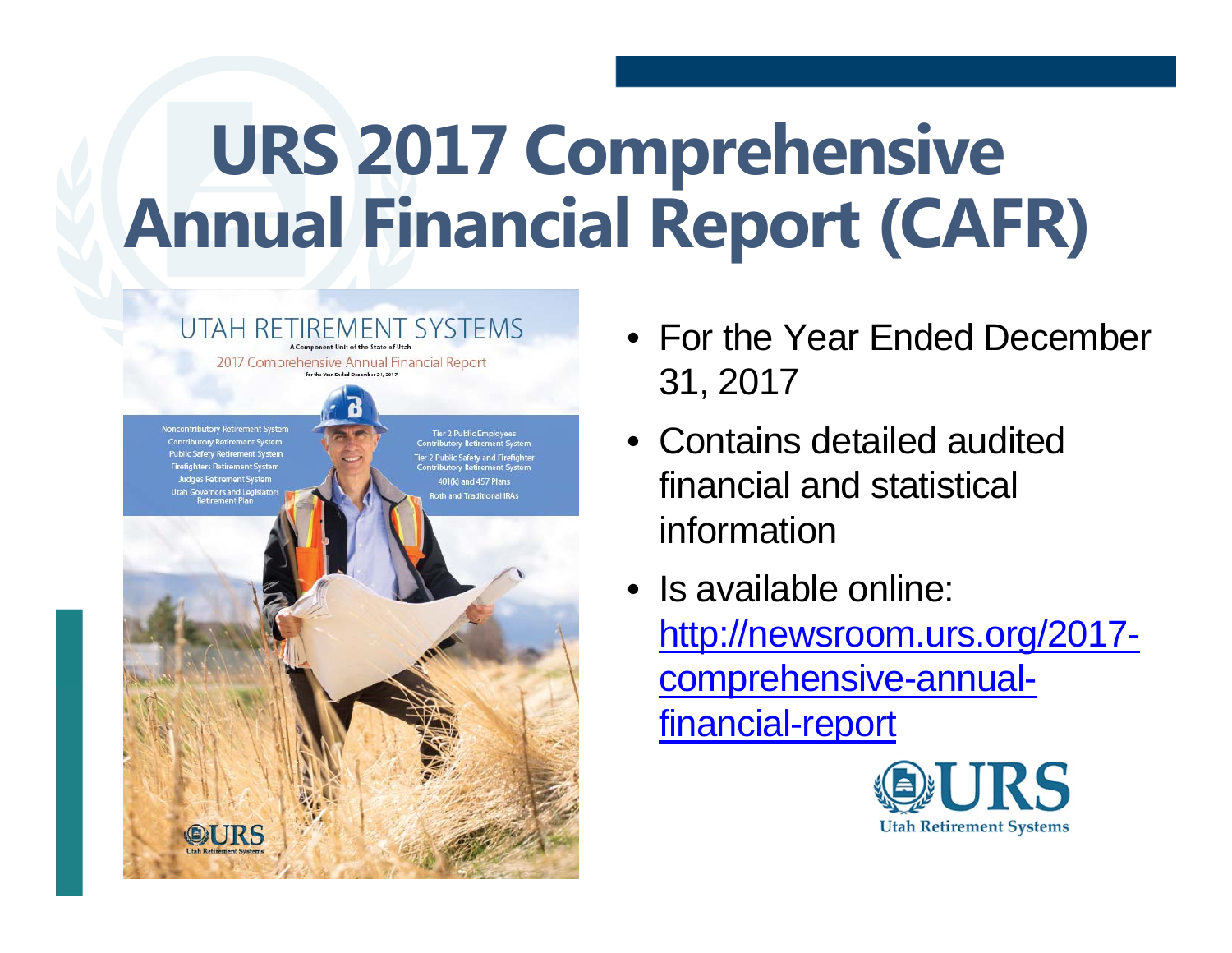# **2017 Highlights**

- The URS Defined Benefit (DB) fund earned a 13.57% investment rate of return in 2017.
- The fund grew by \$3.33 billion to \$31.9 billion, an alltime high.
- At year's end, the funded ratio increased to 90.3% on a market value of assets basis and 87.5% on an actuarial value of assets basis.
- The funded ratios increased despite URS reducing its assumed investment rate of return from 7.2% to 6.95%.
- URS has significant economic and social impact on the state with \$1.56 billion in pension payouts made to retirees in 2017.

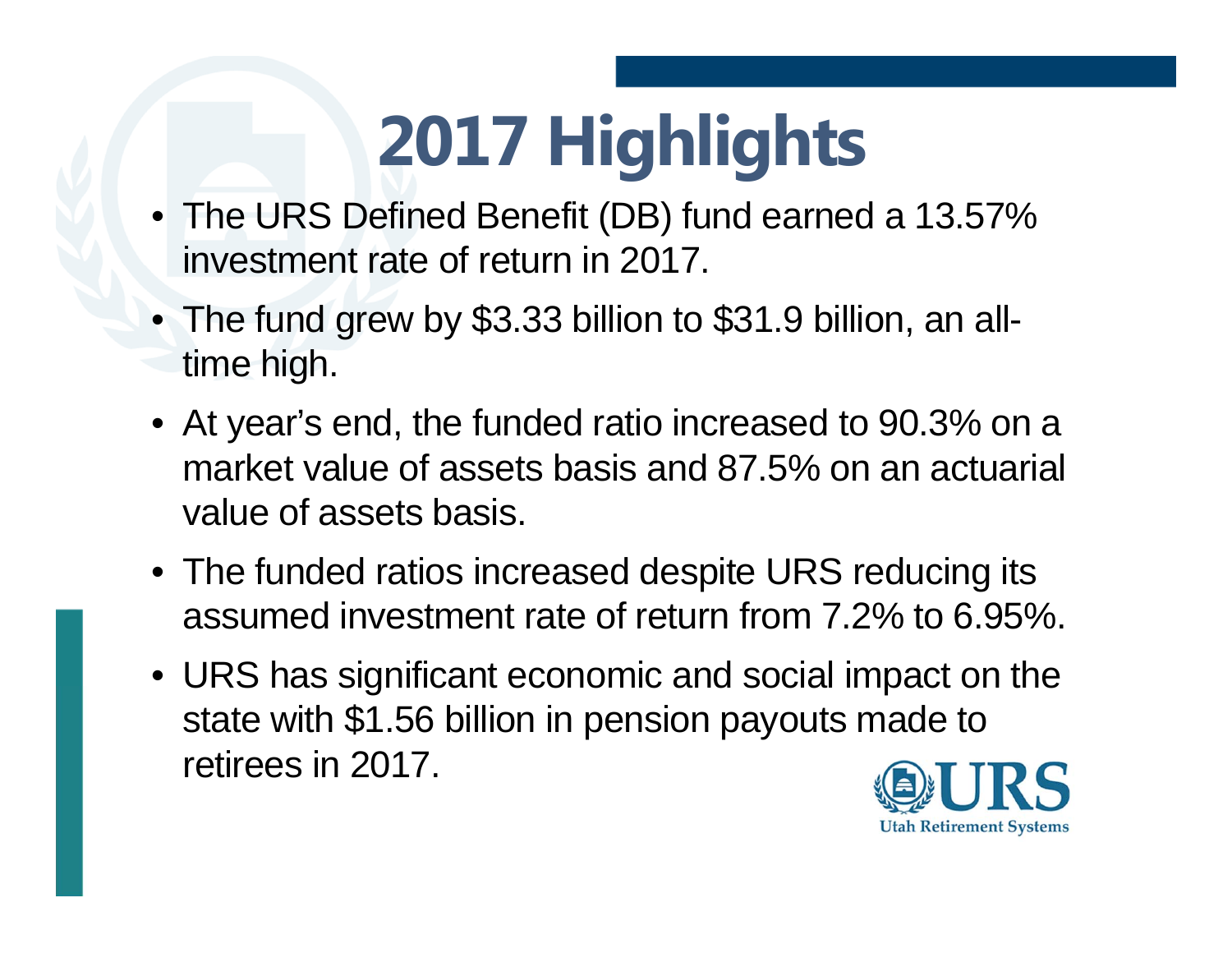# **Utah Retirement Systems**

Like a Reservoir of Shared Funds for Members...



2. Employer and employee contributions are deposited each pay period during working years; fund investment returns are also added.

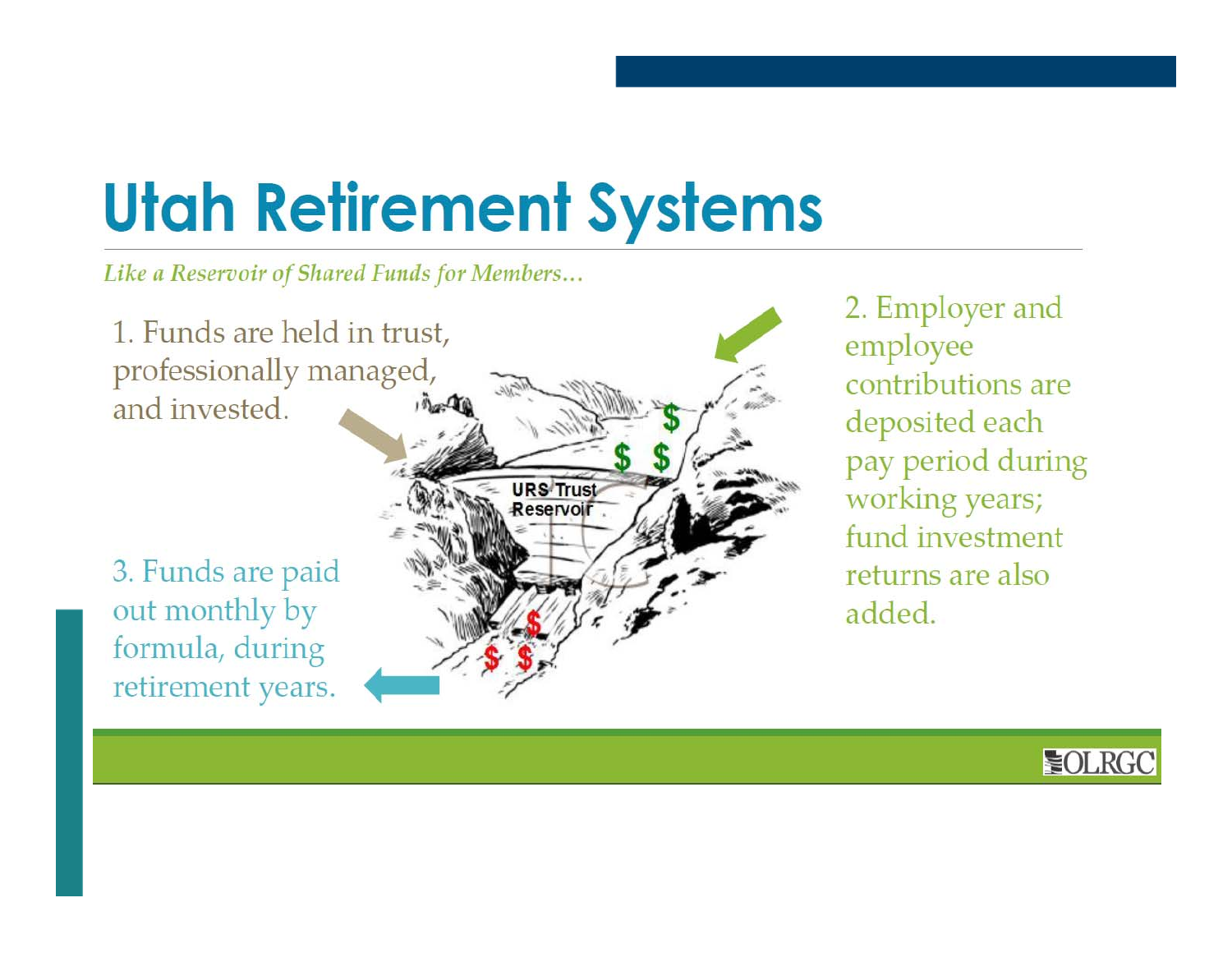# **URS Market Value of Defined Benefit Plan Assets**

**(\$ in Billions)**

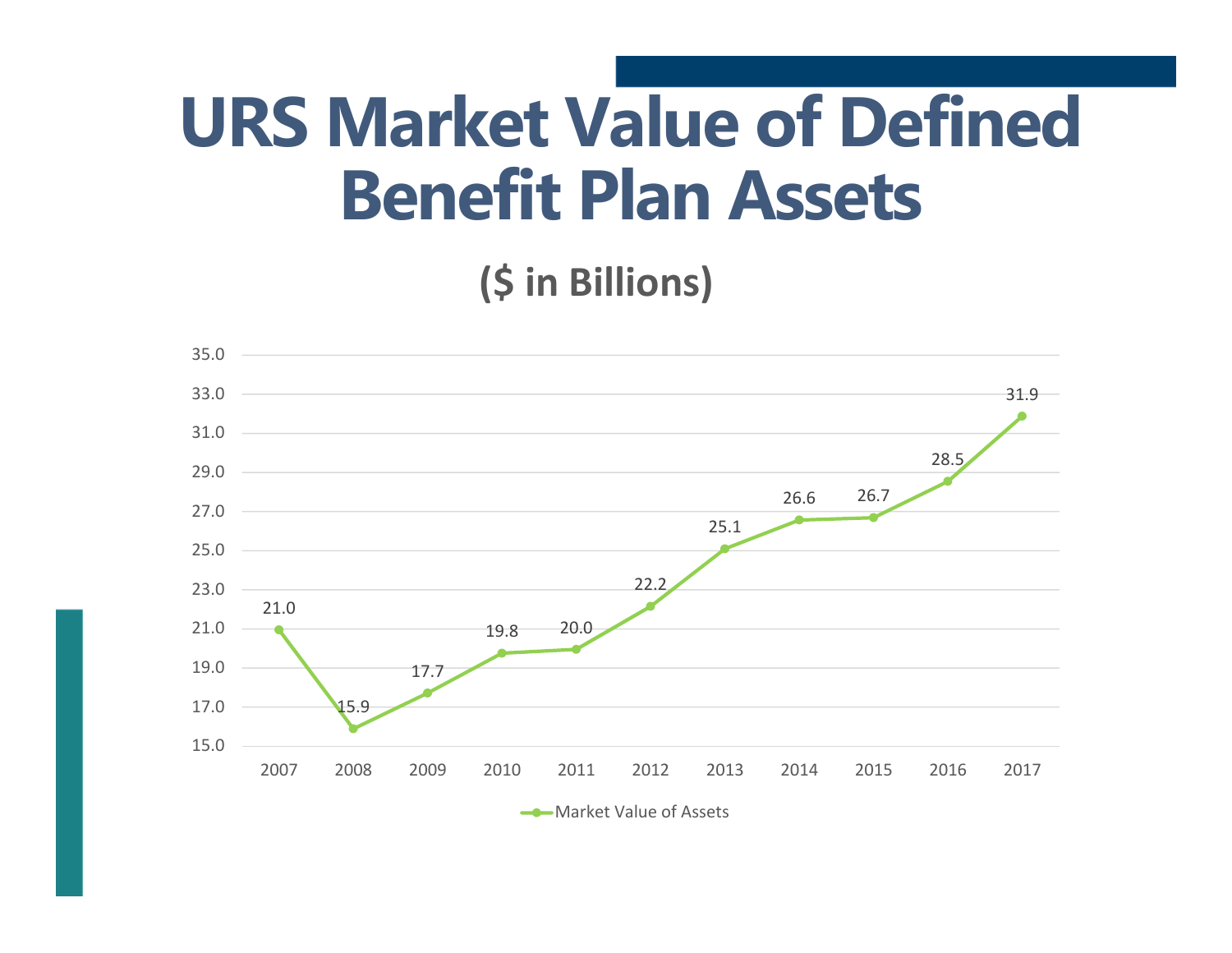# **DB Plan Benefits Paid by URS**

2008‐2017 Total: \$12,162,108,000

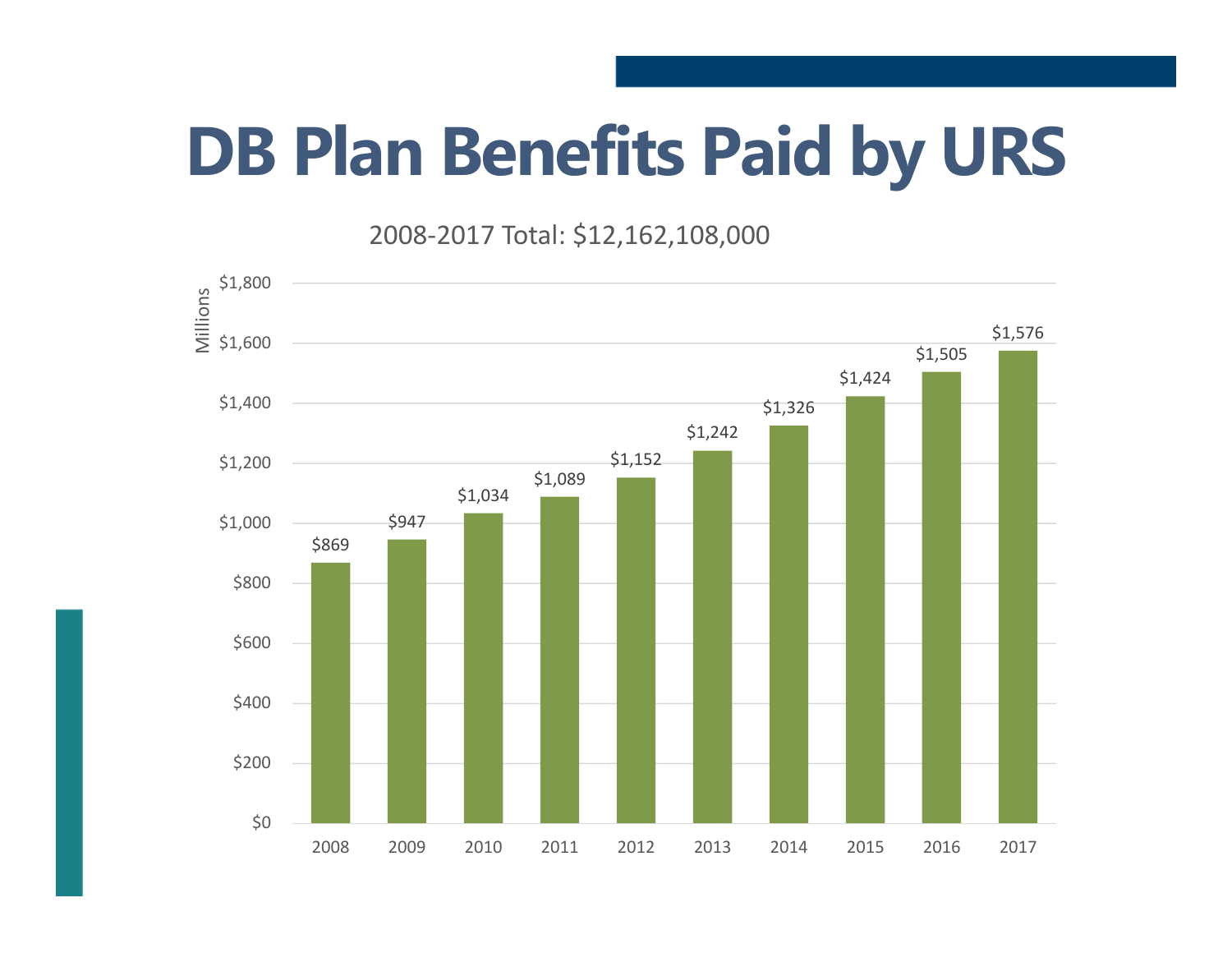### **URS Actuarial Assumed Investment Rate of Return**

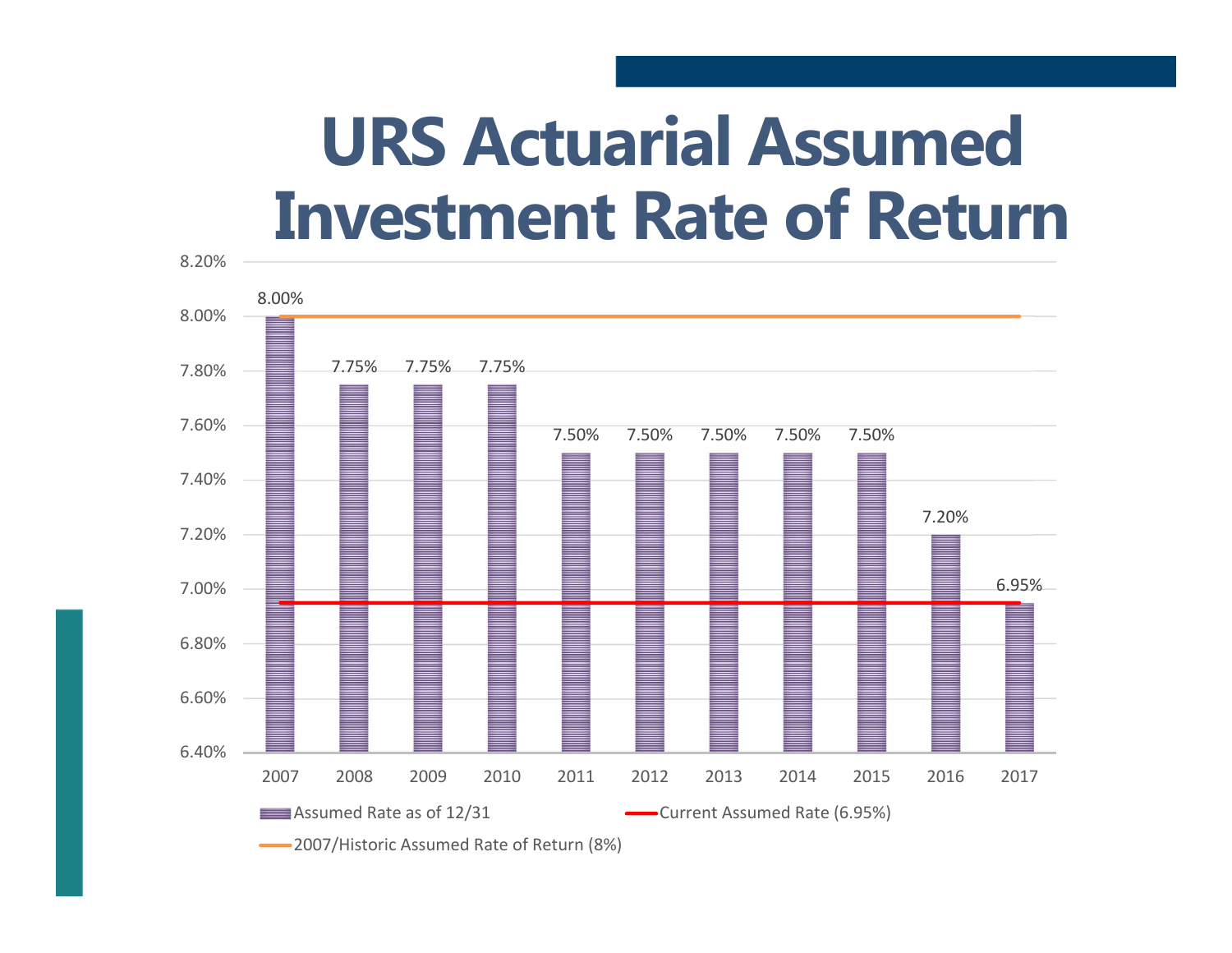# **The Board & the Assumed Rate**

The Utah State Retirement Board members, the majority of whom are investment professionals, have been fiscally prudent and conservative as they set the rate based on forward-looking capital market expectations. As stated in the 2017 CAFR's Board President letter:

"A 6.95% rate of return is considered conservative and is among the lowest when compared to similar statewide pensions. As board members and trustees of URS, it's our solemn duty to safeguard retirement benefits for current and future retirees from Utah's public sector. A safe, prudent, well-researched assumed rate of return is a product of this commitment."

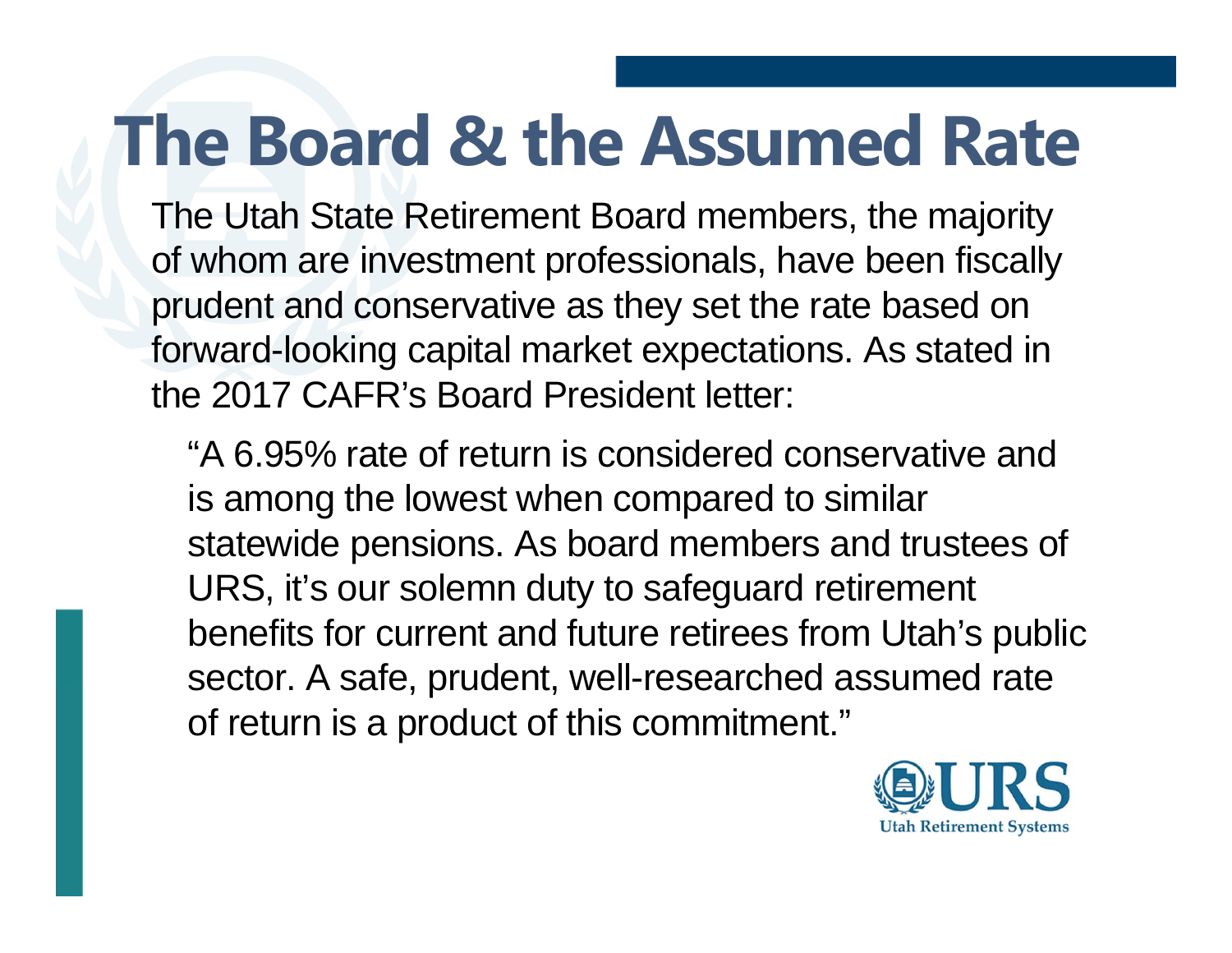# **Assumed Rate of Return National Comparison**



**Public Fund Survey - Investment Return Assumption**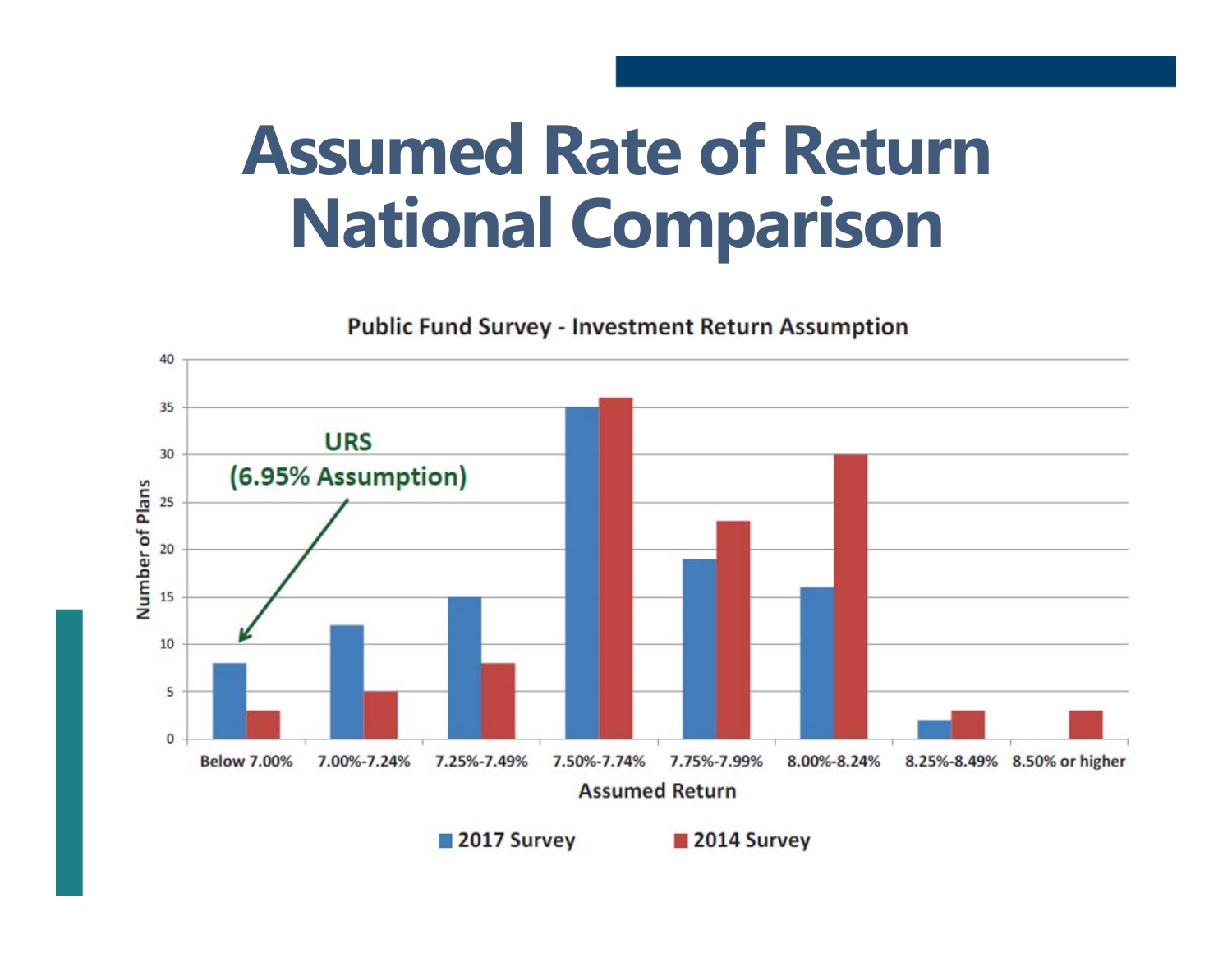### **URS DB Plan Actual Rates of Return vs. Assumed Investment Rate of Return**

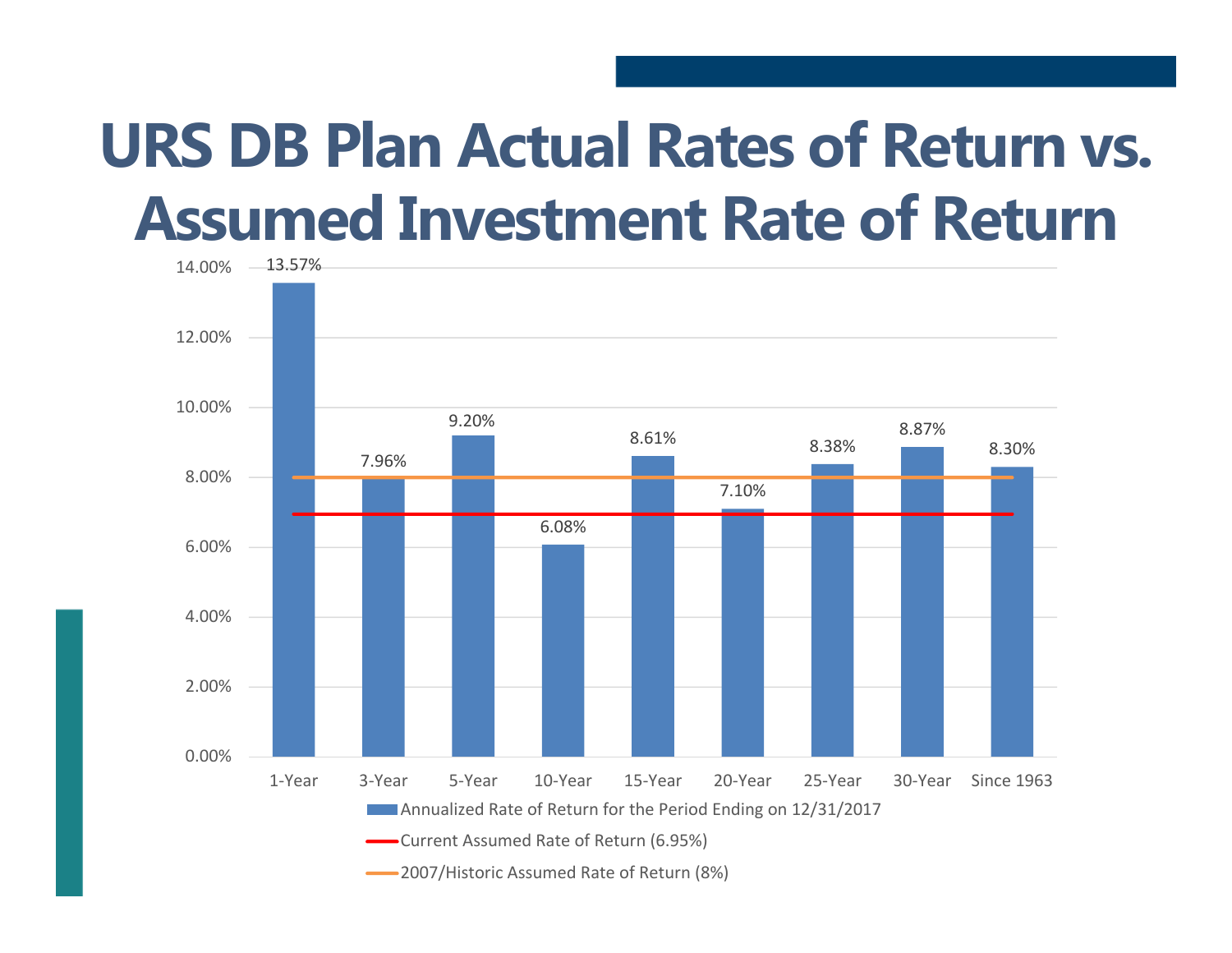# **DB Actuarial Accrued Liability & Market Value of Plan Assets**

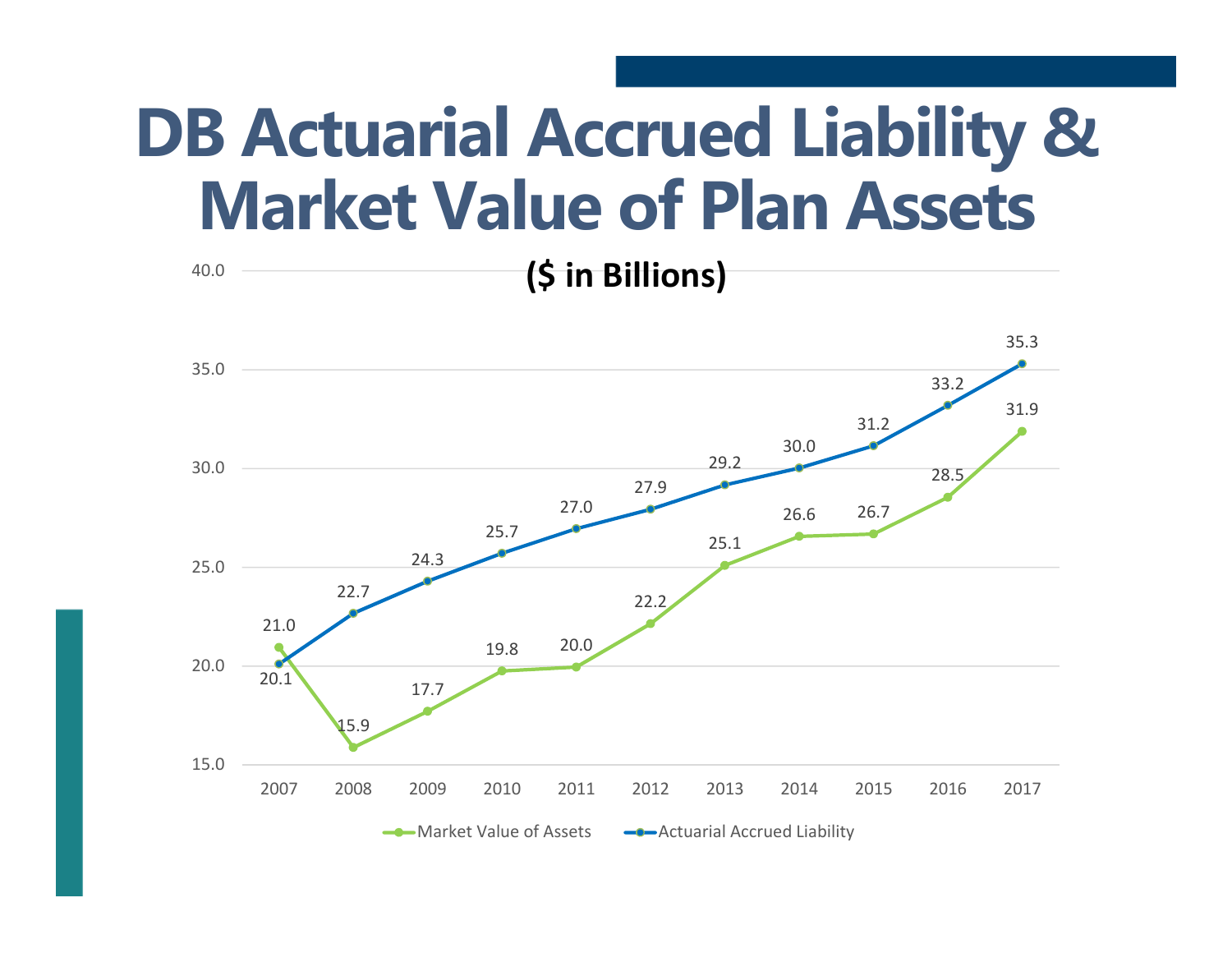# **Plan Assets & Liability**

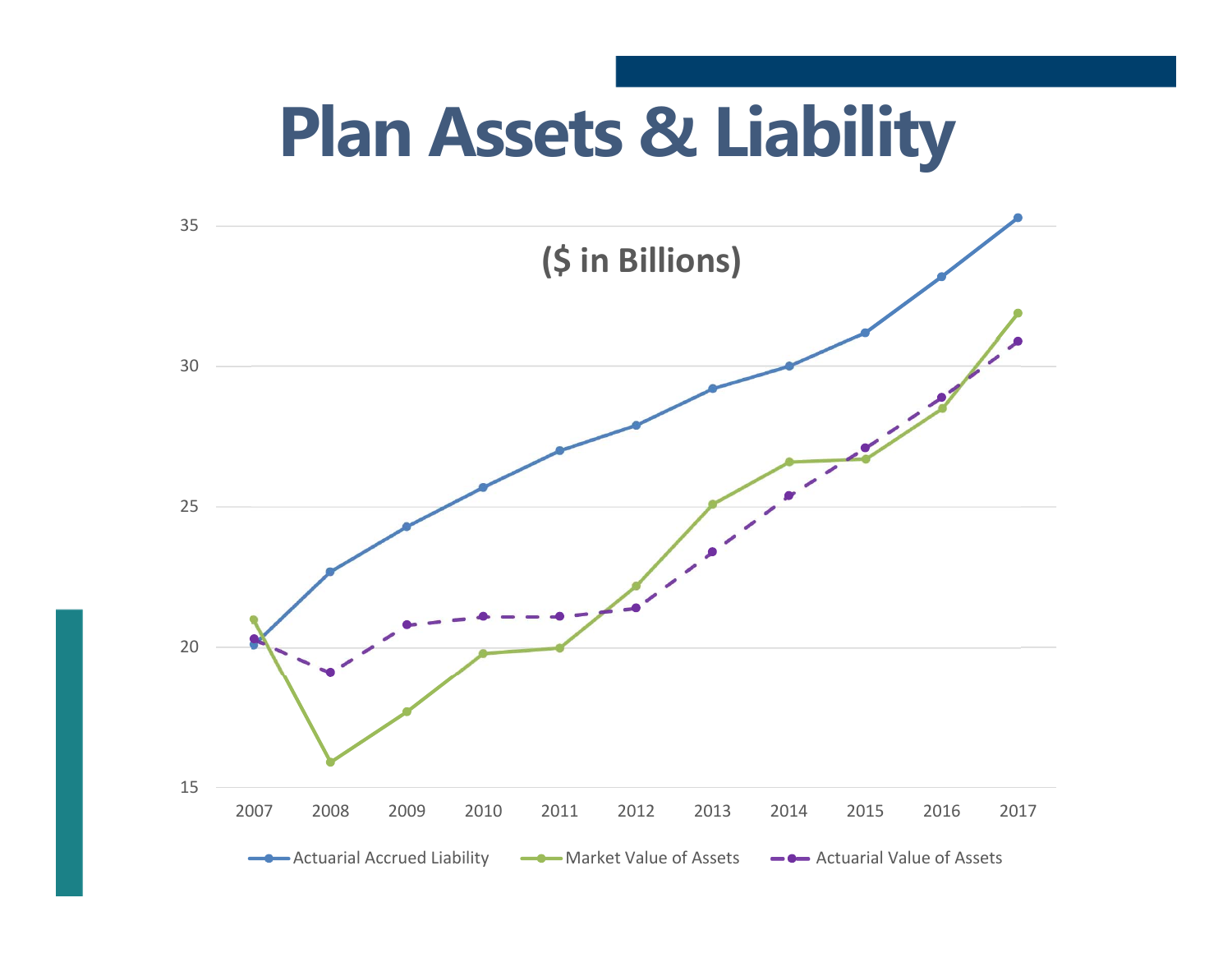# **Funded Ratios**

- When looking at the finances of retirement systems, many people focus on the funded ratio as a standard measure of a plan's financial status.
- It is expressed as the ratio of the value of assets to the actuarial accrued liability as of a specific point in time; it is the difference between two moving numbers.
- Since the calculation of actuarial accrued liability is based on a plan's actuarial assumptions, this raises a caution when making comparisons between funded ratios of different DB plans.
- While important information, funded ratios are often misunderstood and misused.

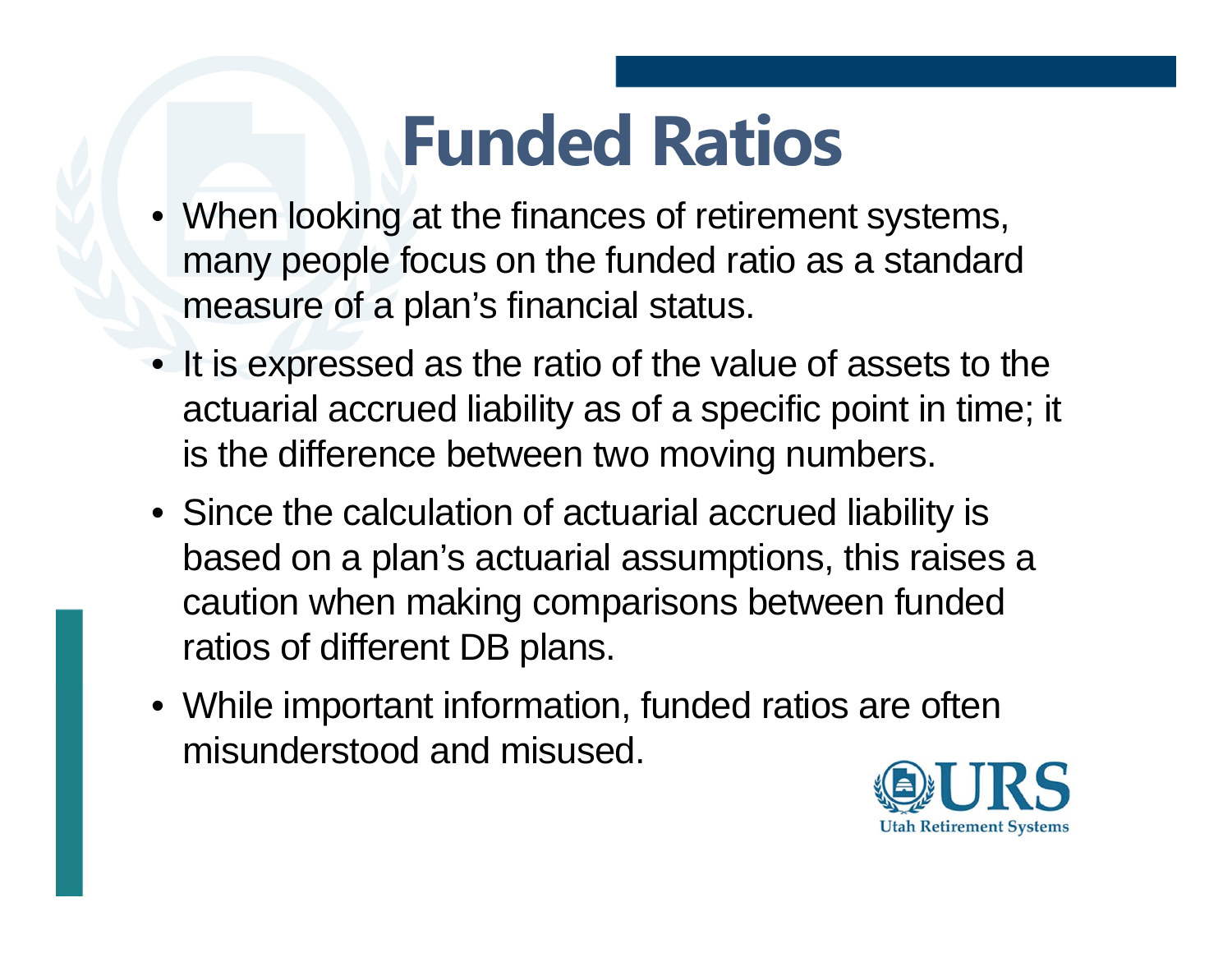# **URS DB Plan Funded Ratios**

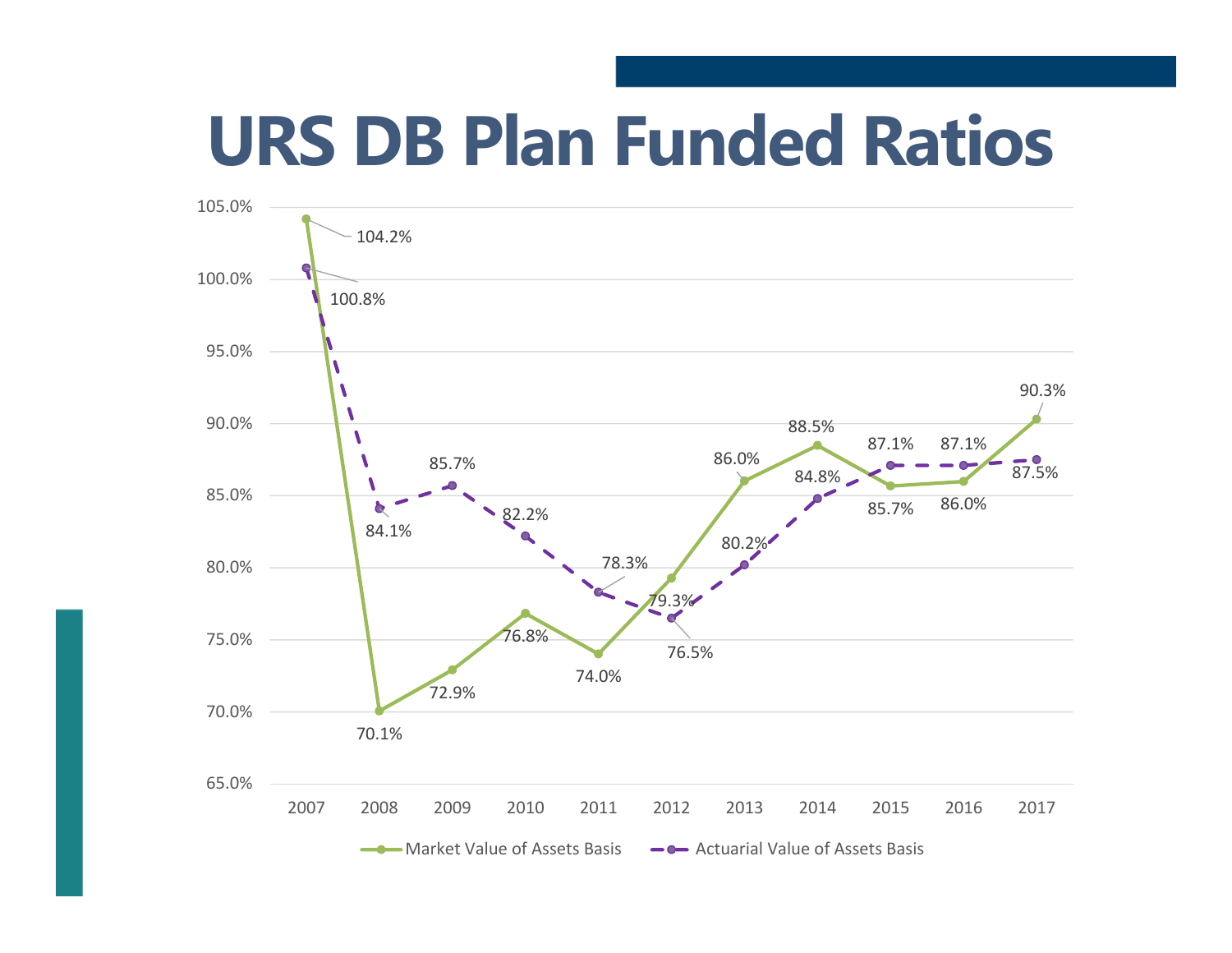### **What if the Assumed Investment Rate of Return was Higher?**

- • Even a small change to Assumed Investment Rate of Return can produce significant changes to the plan liabilities and funded ratios.
- • Accounting rules require URS to disclose in its CAFR the sensitivity of the net pension liability to changes in the discount rate.
- • The reduction of the assumed rate from 7.5% to 6.95% in 2016 and 2017 increased the actuarial accrued liability of the DB plans by \$1.57 billion.
- The funded ratio of URS DB plans would currently exceed 100% using the assumed investment rate of return from 2007 and before.

| <b>Assumed Investment Rate of Return</b> | <b>Net Pension Liability/Asset</b><br>for the URS participating employers |
|------------------------------------------|---------------------------------------------------------------------------|
| Current discount rate (6.95%)            | \$3.4 billion Net Pension Liability                                       |
| 1.00% Increase (7.95%)                   | \$446 million Net Pension Asset                                           |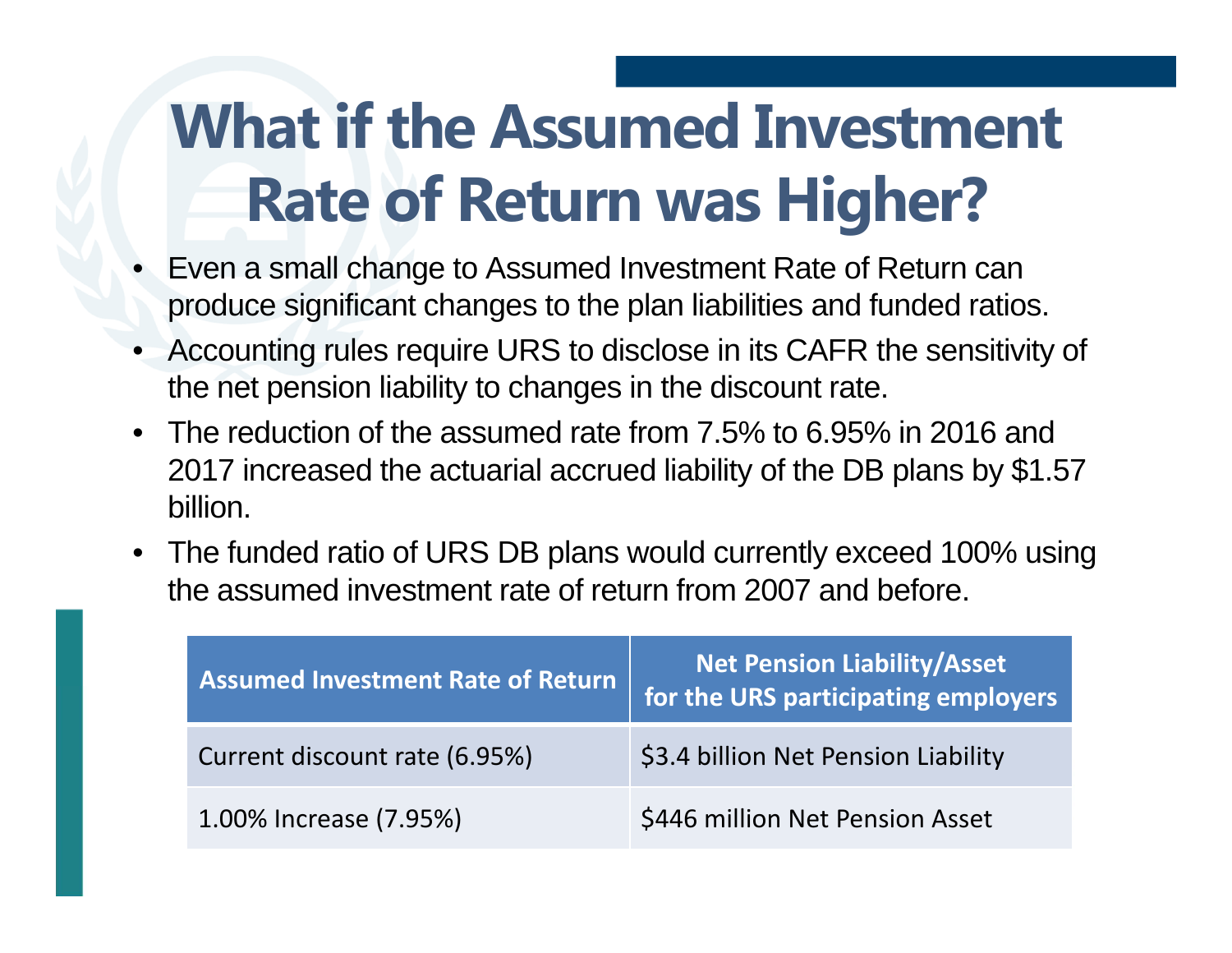#### How URS compares to the aggregate public pensions **fiscal year 2001 - 2016**

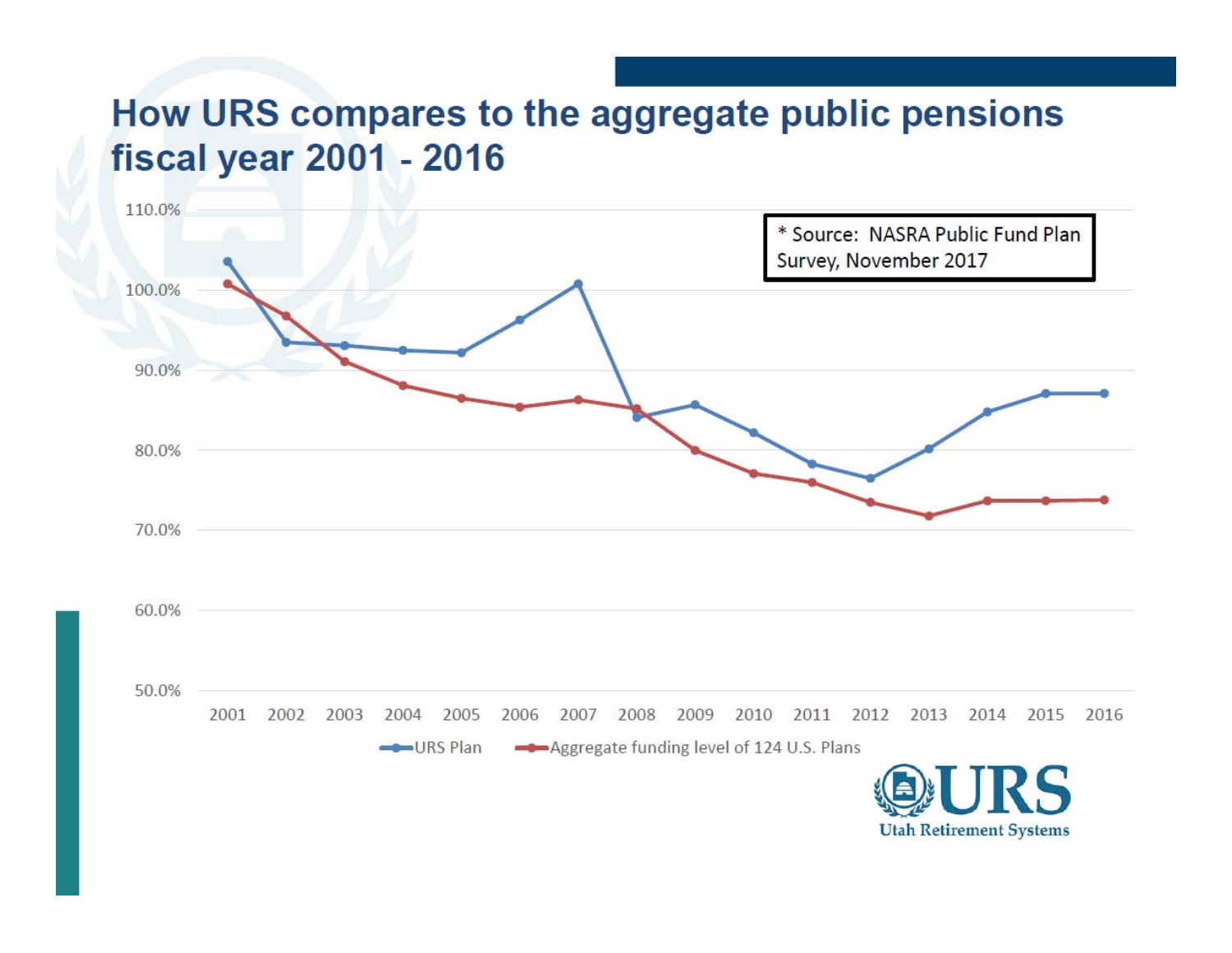# **Contribution Rates: Process**

- Utah Code Title 49 requires the Board to certify employer contribution rates annually to maintain the systems, plans, and programs on a financially and actuarially sound basis.
- Preliminary rates are adopted and communicated to stakeholders each August, based on an actuarial valuation study, to take effect the following fiscal year on July 1.
- Following the legislative session, the Board adopts the final certified contribution rates, which include any rate adjustments needed to reflect benefit change legislation.
- • Contribution rates cover both the employer normal cost rate, which pays the current year's cost of benefits, and an amortization of any unfunded actuarial accrued liability (UAAL).

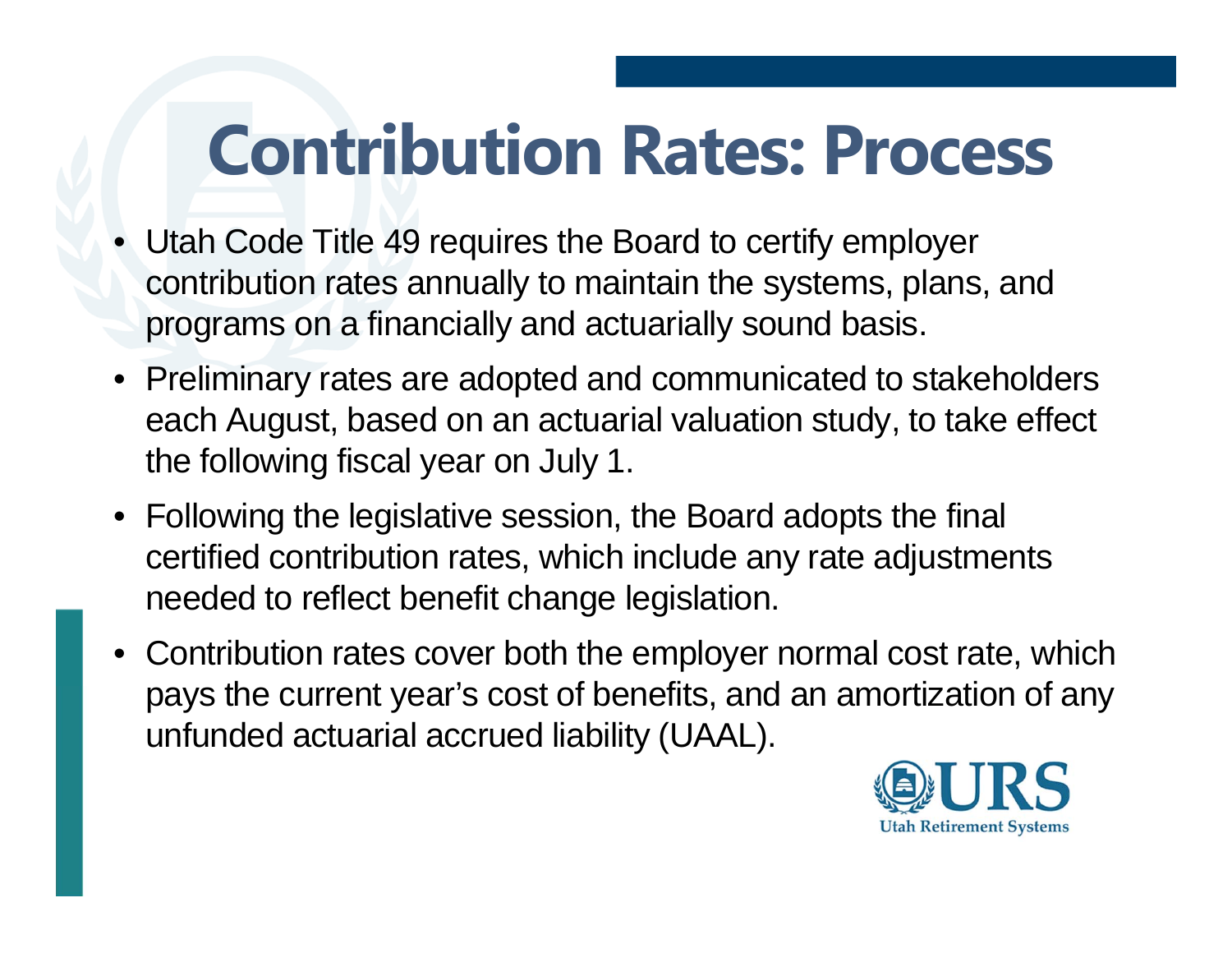# **Contribution Rates: Process**

- The consulting actuary uses a smoothed value of plan assets instead of a market value for funding purposes. This is more compatible with public sector budgeting processes in order to withstand some adverse experience without immediately requiring further contribution rate fluctuations.
- Utah Code Subsection 49-11-301(5)(a) provides a unique mechanism in which the contribution rates are certified and maintained by the Board above the actuarial calculated rates at the prior year's levels until the actuarial funded ratio of the systems reaches 110%. This results in unfunded liabilities being paid off sooner. It is also an important tool to reduce rate volatility, which benefits employers' budgeting.

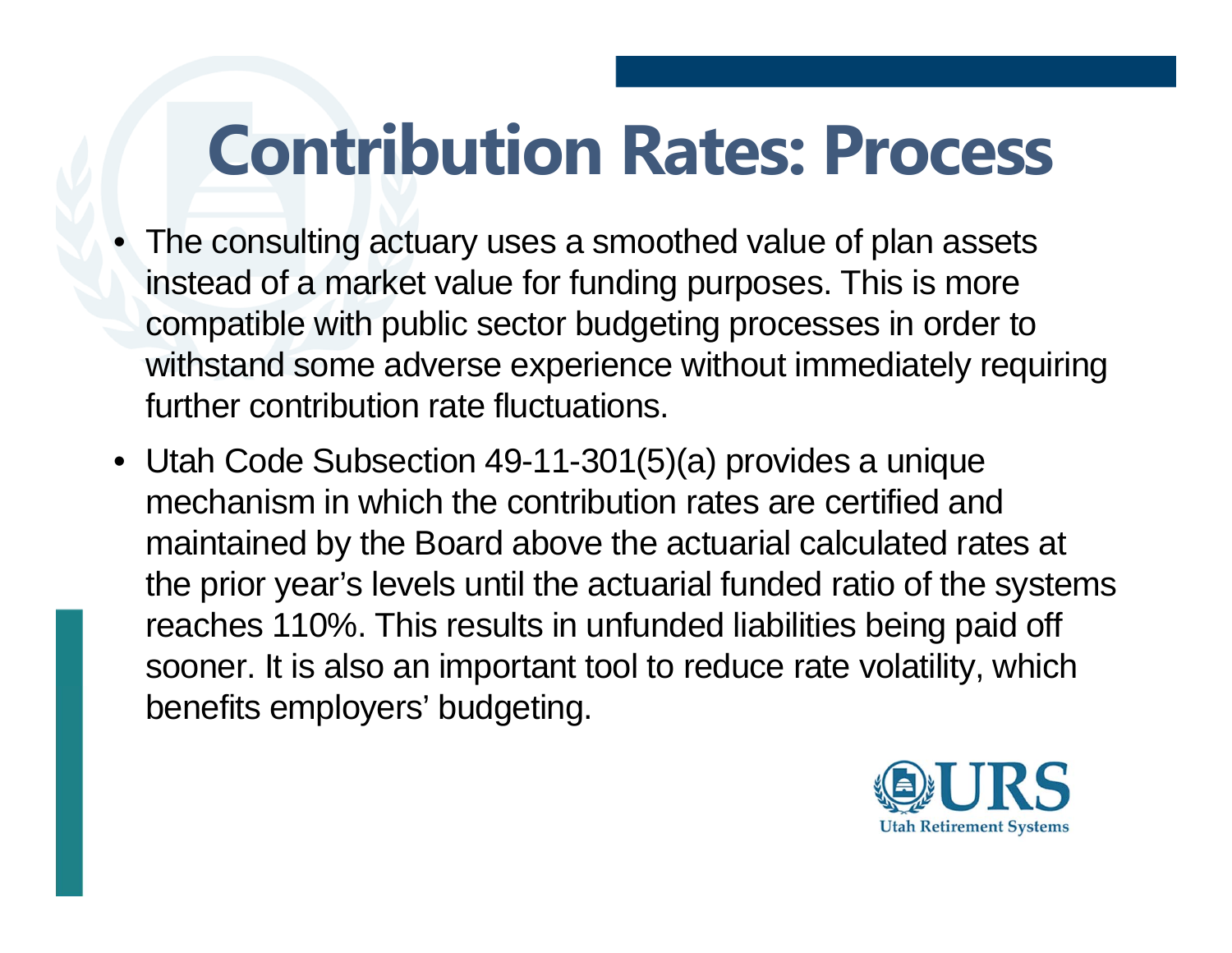### **Selected Tier I Contribution Rates**

#### **FY 2018-19 as a Percentage of Salary and Wages**

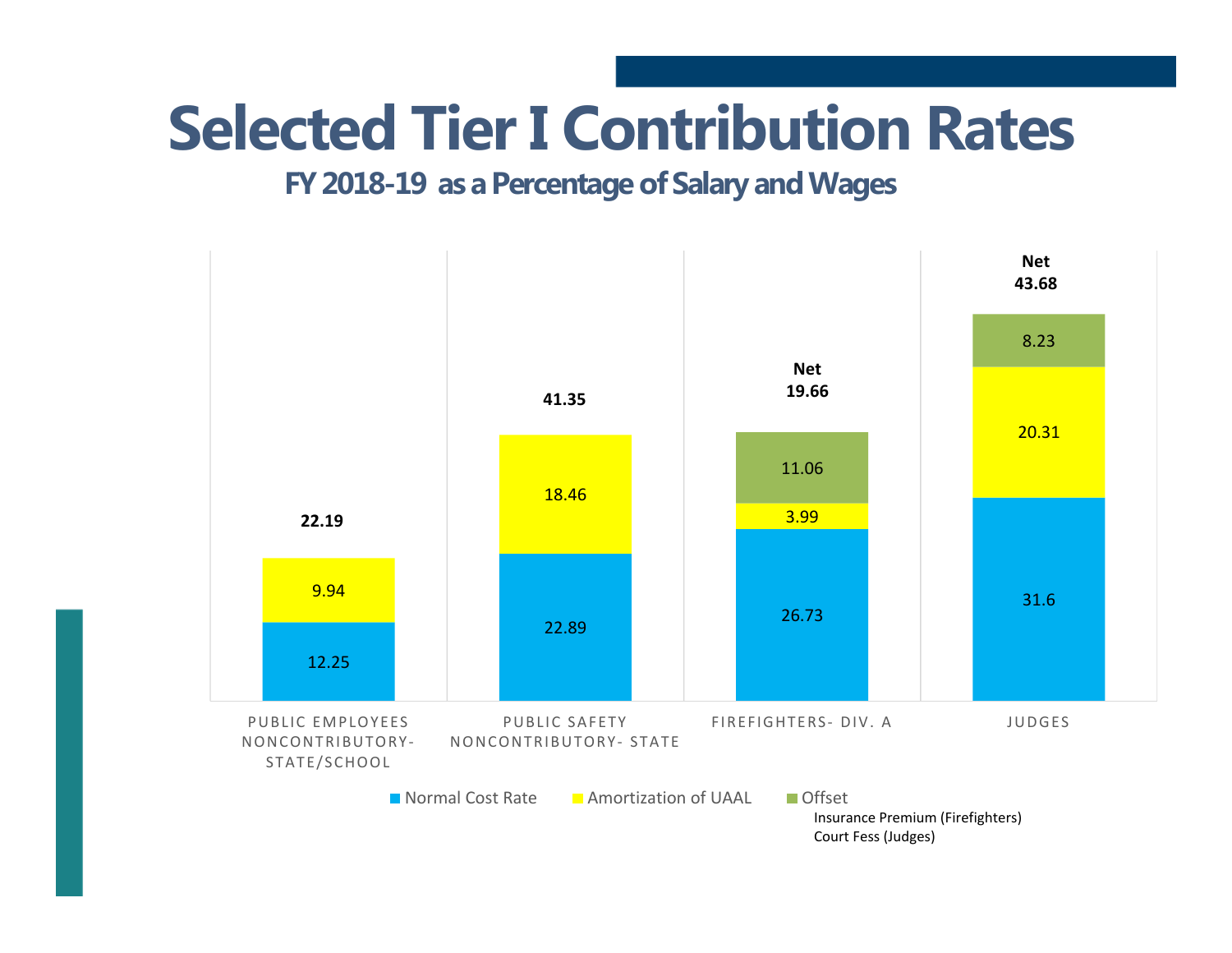### **Selected Tier II Contribution Rates**

#### **FY 2018-19 as a Percentage of Salary and Wages**



Public Employees Hybrid Plan Rate 8.85% & 1.15% 401(k) Contribution Public Safety/Firefighter Hybrid Plan Rate 11.26% & .74% 401(k) Contribution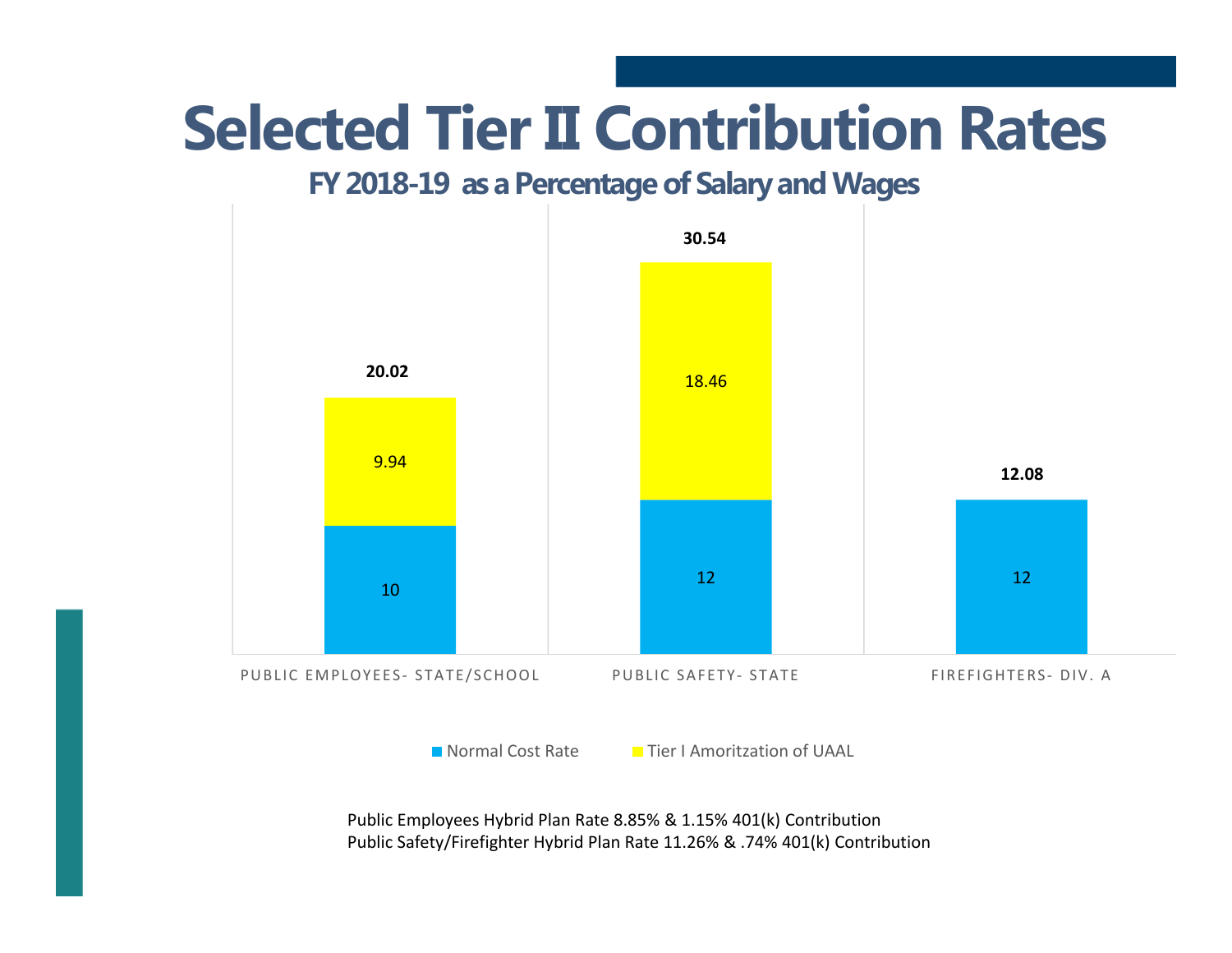#### **2018-19 Contribution Rate Changes from Legislation**

2018 S.B. 21, Public Safety and Firefighter Retirement Death Benefit Amendments (Sen. Mayne), amended death benefits for certain public safety and firefighter fund members.

It provided a minimum benefit equal to the amount the member's surviving spouse would have received if the member had retired the day before their death and then died.

| Increase in actuarially determined   |       |  |
|--------------------------------------|-------|--|
| contribution rates:                  |       |  |
| <b>Public Safety Contributory</b>    |       |  |
| Other Division A (2.5% COLA)         | 0.04% |  |
| Other Division A (4% COLA)           | 0.04% |  |
| Other Division B (2.5% COLA)         | 0.03% |  |
| Other Division B (4% COLA)           | 0.03% |  |
|                                      |       |  |
| <b>Public Safety Noncontributory</b> |       |  |
| Retirement System, Division B Funds: |       |  |
| Salt Lake City                       | 0.04% |  |
| Ogden                                | 0.04% |  |
| Provo                                | 0.07% |  |
| Logan                                | 0.05% |  |
| Other Division B (2.5% COLA)         | 0.03% |  |
| Other Division B (4% COLA)           | 0.03% |  |
|                                      |       |  |
| Firefighters' Retirement System:     |       |  |
| Division A                           | 0.14% |  |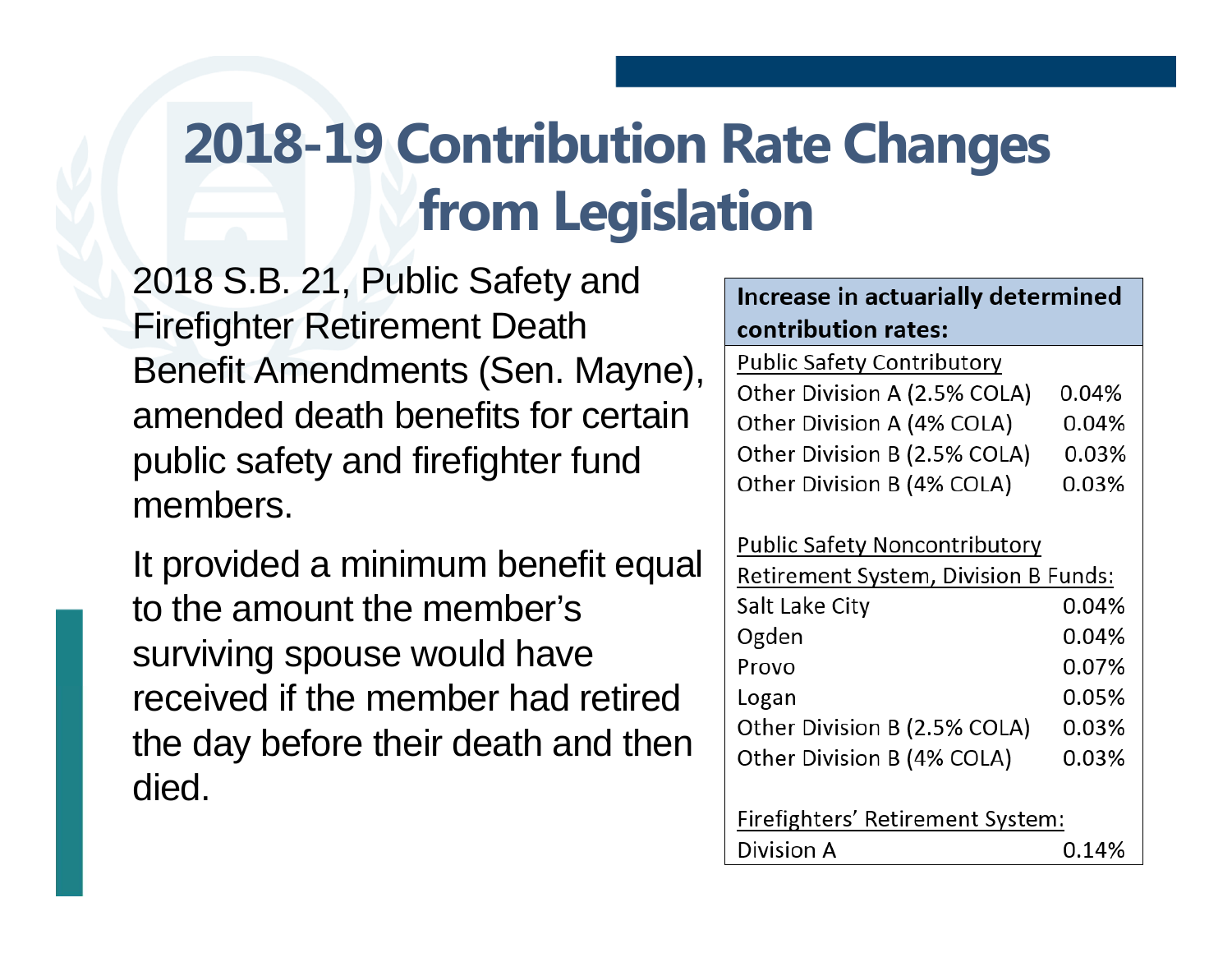# **Conclusion**

- While the past investment returns have exceeded the current assumed investment rate of return, the Board recognizes the investment headwinds in the future that many economic experts predict.
- Even with the lower assumed rate of return, the URS DB plans are among the most well-funded statewide plans in the country.
- These numbers have hopefully told the story of a conservatively run, well-funded pension fund built to withstand market volatility and provide a stable return for the retirement security of Utah public employees and retirees.

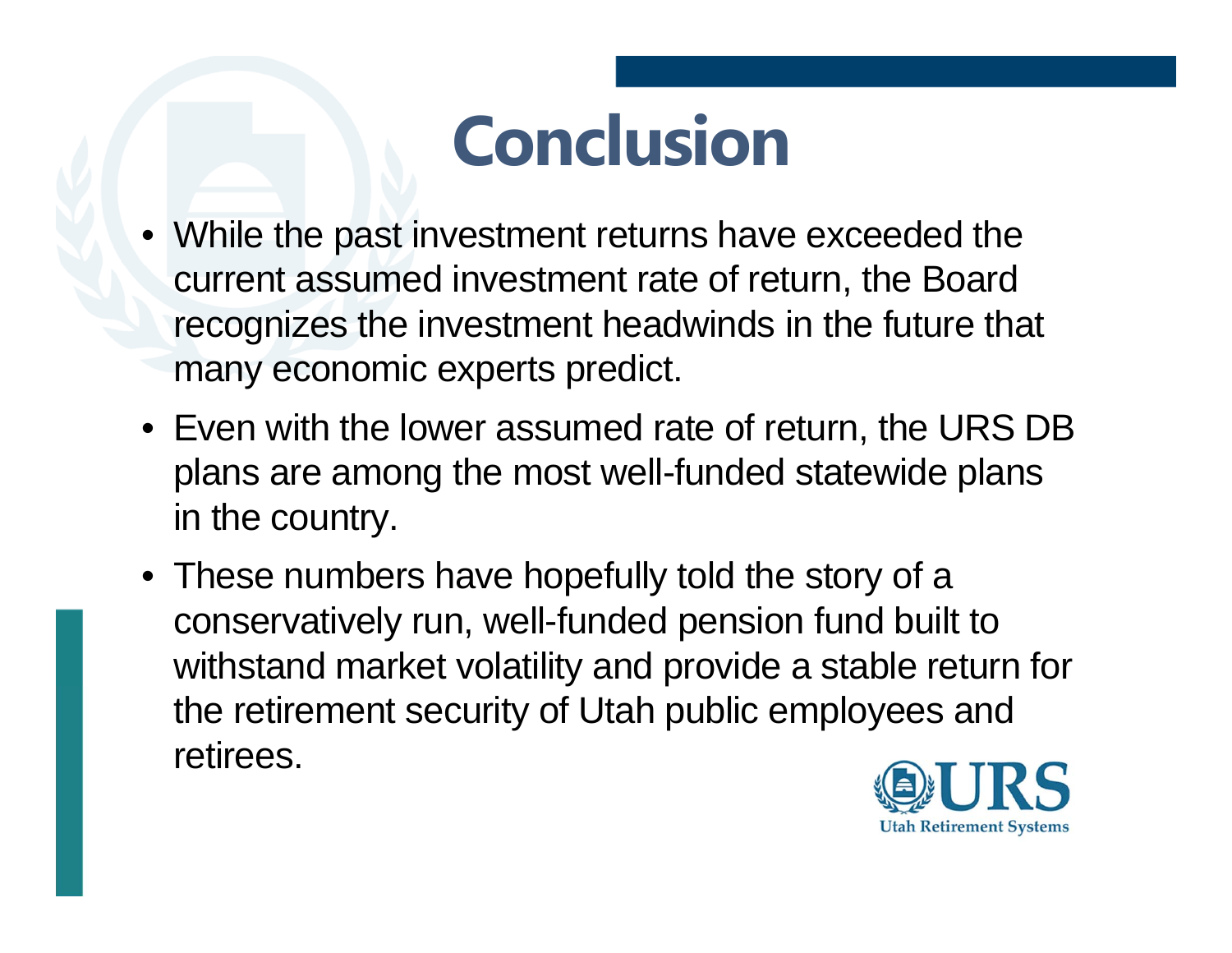

URS is willing to discuss questions or concerns with legislators or provide additional information, whether related to this presentation or about other retirementrelated issues.

Please contact:

- Dee Larsen, General Counsel Mobile/text: 801-643-5257
- Dan Andersen, Executive Director Mobile/text: 801-558-3297

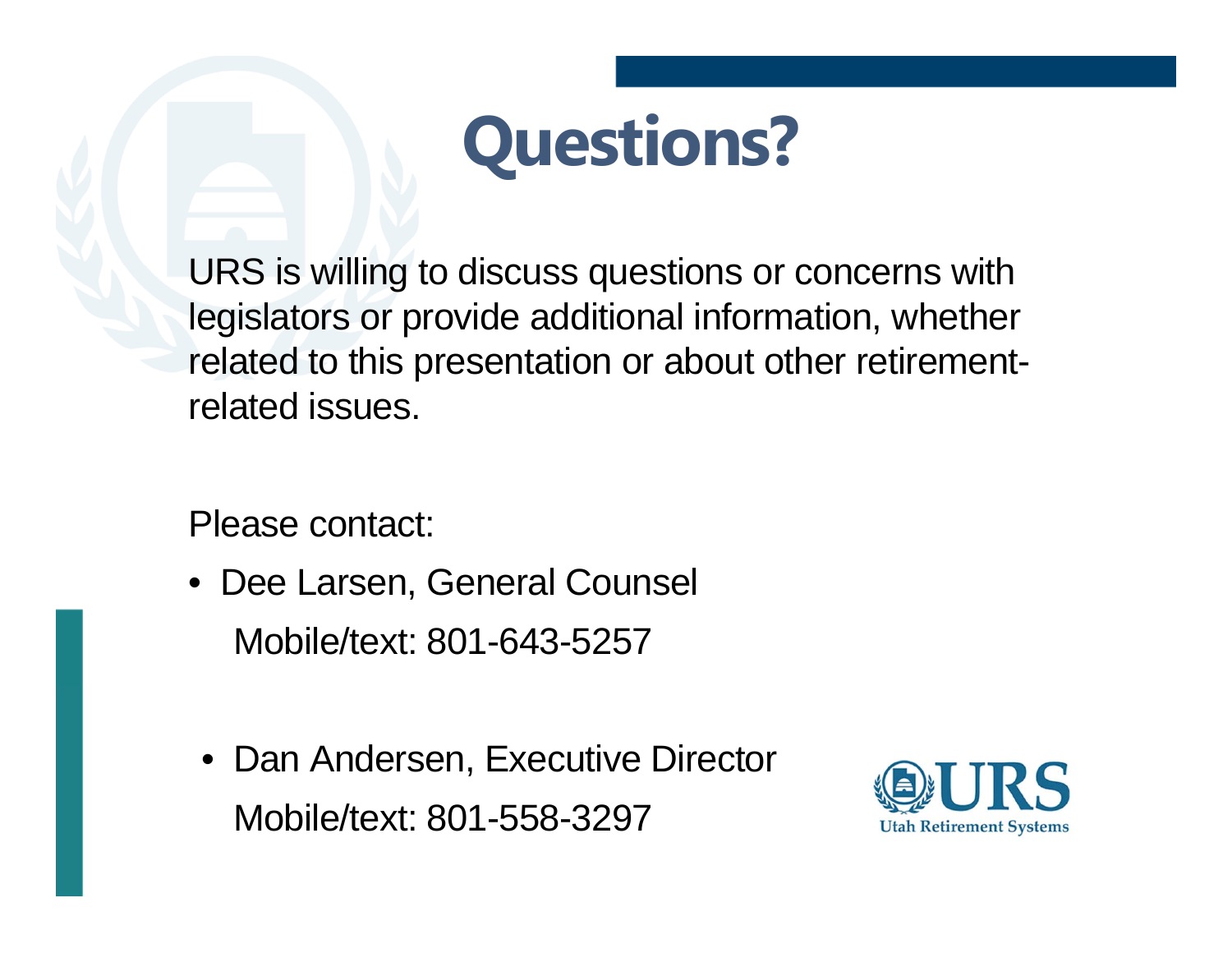

# **Key Terms for Reference**

**Trust · Commitment** Value . Innovation . Excellence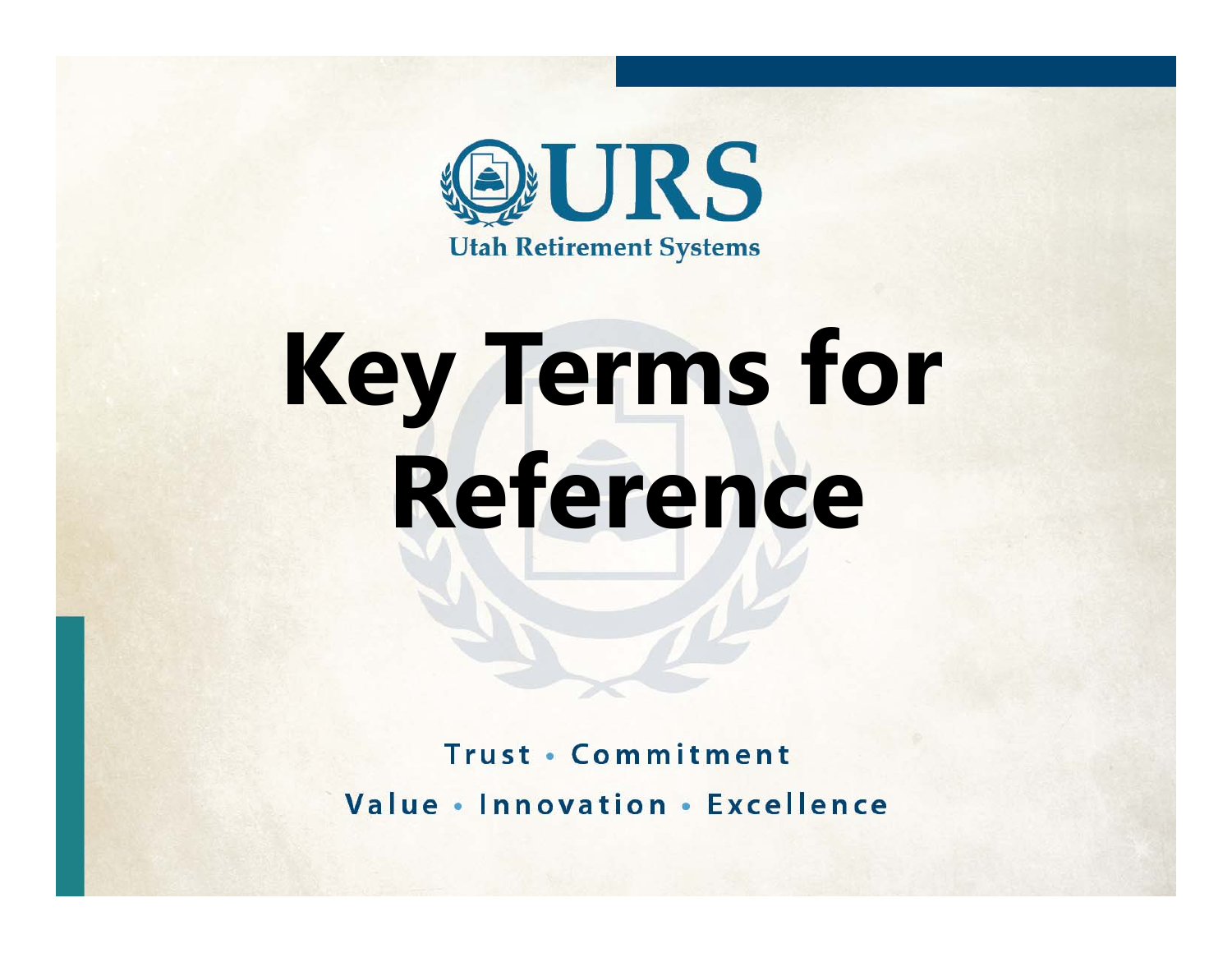

- "Defined Benefit plan" (DB) means a monthly benefit payable for life after meeting eligibility requirements, e.g. a pension.
- "Defined Contribution plan" (DC) generally means a set amount is being put into the plan without regard for benefits payable, e.g. a 401(k).
- "Hybrid Plan" means a plan that contains elements of both Defined Benefit (DB) and Defined Contribution (DC) plans.

**Utah Retirement Systems**